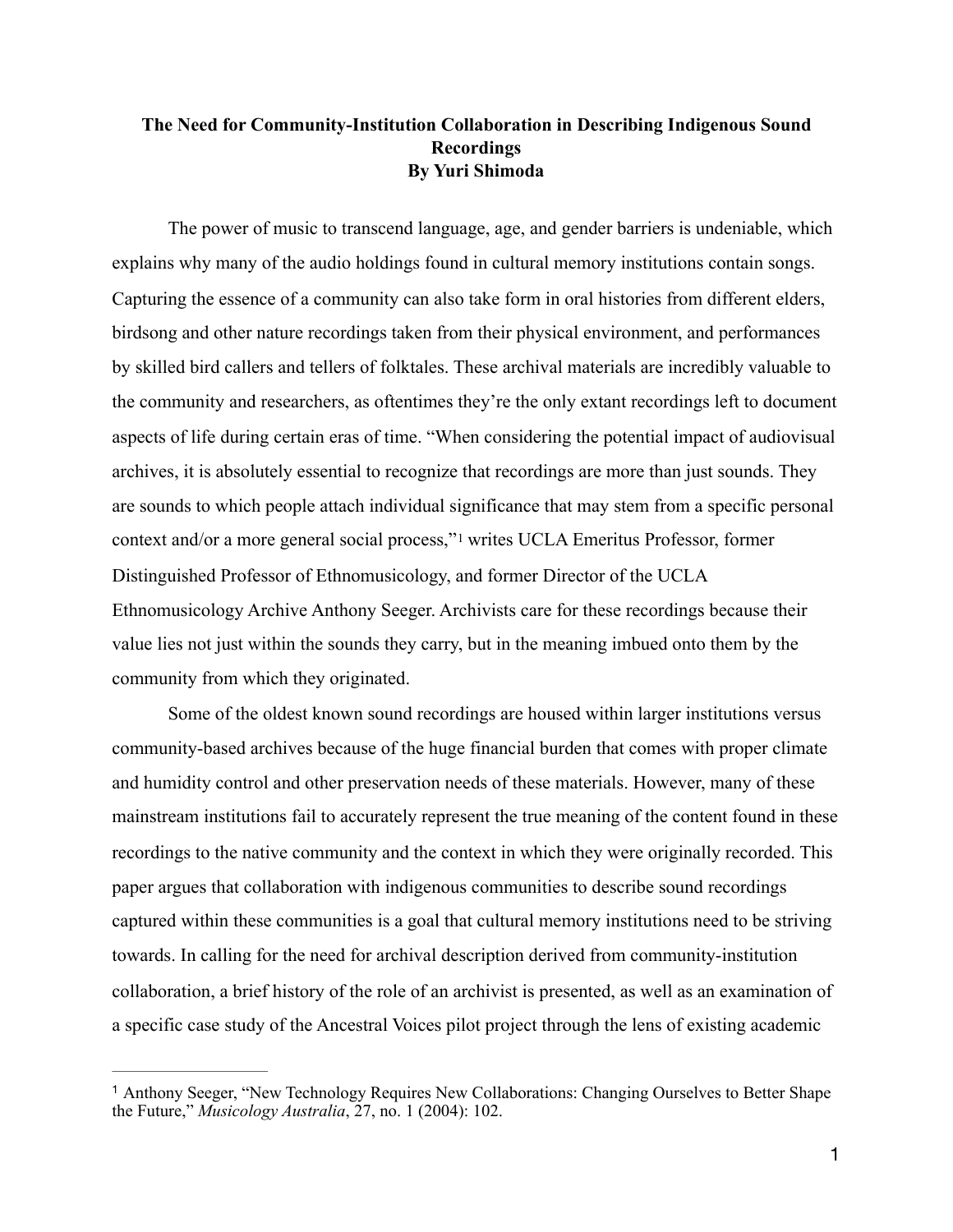discourse on participatory efforts between indigenous groups and libraries, archives, and museums. First, however, it is necessary to provide some background on Ancestral Voices.

 A few weeks after seeing Dr. Kimberly Christen (Director of Digital Initiatives for the College of Arts and Sciences, Director of the Center for Digital Scholarship and Curation at Washington State University, and founder of Mukurtu CMS (Content Management System) and the Local Contexts initiative) speak about the Ancestral Voices project at a UCLA Digital Archiving Series event on legal and ethical issues, her work was mentioned in a couple of the readings assigned for this course: the Katherine Becvar and Ramesh Srinivasan "Indigenous Knowledge and Culturally Responsive Methods in Information Research" piece (25) and chapter four of Srinivasan's *Whose Global Village? Rethinking How Technology Shapes Our World* (165) book. This prompted me to delve further into Ancestral Voices, and its relevance to several other readings eventually inspired this paper.

 Ancestral Voices stems from the American Folklife Center (AFC) at the Library of Congress' (LC) Federal Cylinder Project (FCP), which launched in the 1980s. It was a decadelong, "large-scale initiative to preserve and provide access to historic and fragile field recordings captured on wax cylinders, many dating back to the late nineteenth century.["](#page-1-0)<sup>[2](#page-1-0)</sup> The end result of the FCP was the repatriation of nine thousand cylinder recordings (transferred to the most accessible format at the time, cassette tapes) to one hundred tribal communities. Three years ago, the AFC partnered with members of the Passamaquoddy tribe of Maine, creators of the Local Contexts initiative (Christen and New York University professor of anthropology and museum studies Jane Anderson), and Mukurtu CMS for the Ancestral Voices pilot project.

<span id="page-1-3"></span><span id="page-1-2"></span>By working with tribal communities to determine what is missing from current collection information and adding that perspective to the catalog records, this effort repositions communities as authorities over their cultural histories and heritage, paralleling the earlier efforts of the FCP.<sup>3</sup>

Ancestral Voices involves the application of Traditional Knowledge Labels (TK Labels) to the LC finding aid for a Passamaquoddy song, one of the first sound recordings ever made featuring Native American voices, recorded by anthropologist Jesse Walter Fawkes in the early 1890s.

<span id="page-1-0"></span><sup>&</sup>lt;sup>2</sup> <https://www.loc.gov/collections/ancestral-voices/about-this-collection/>

<span id="page-1-1"></span><sup>&</sup>lt;sup>[3](#page-1-3)</sup> Ibid.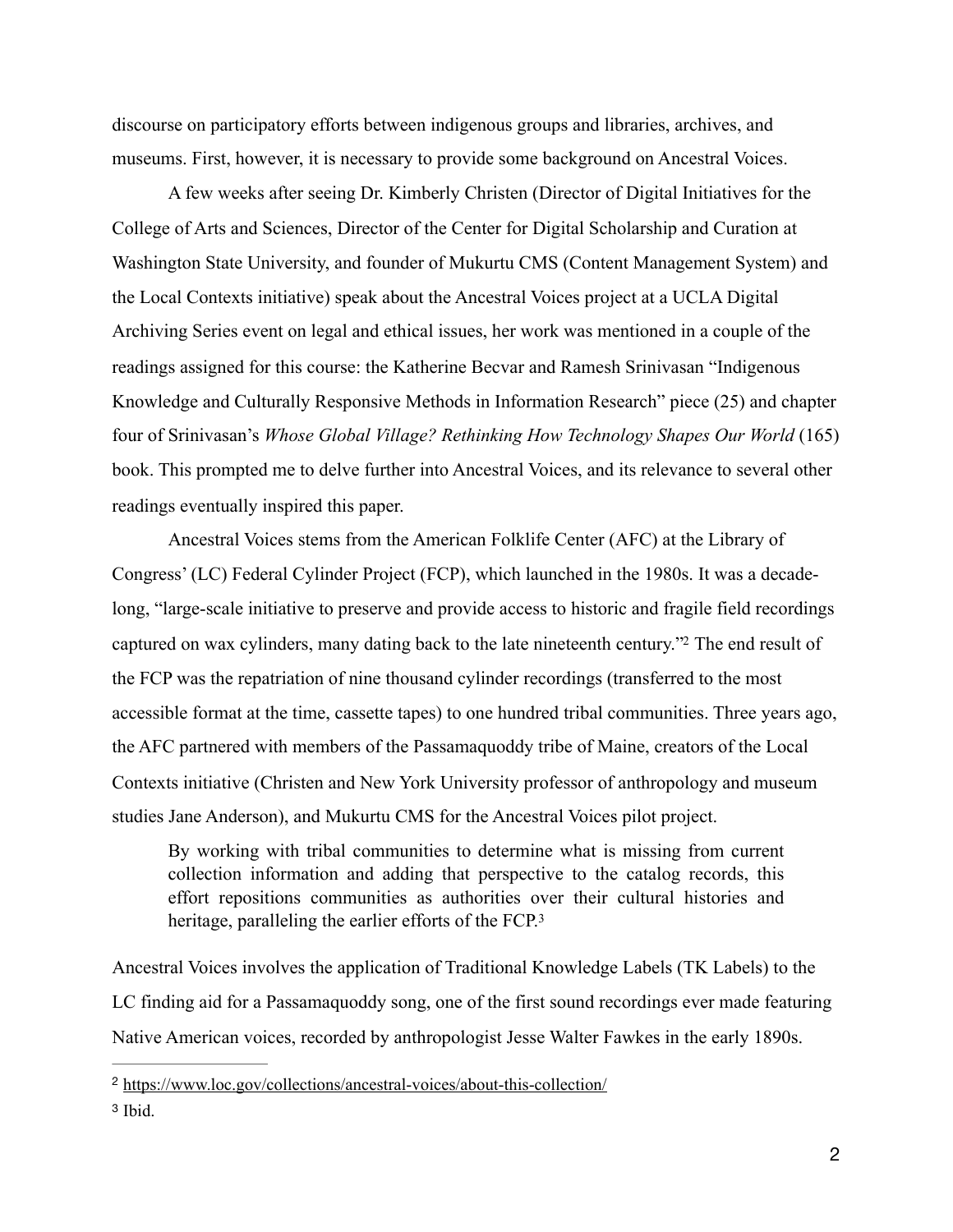This point in time is also important in the evolution of archival theory since 1898 is when the *Manual for the Arrangement and Description of Archives: Drawn up by the Netherlands Association of Archivists*, aka the "Dutch Manual," entered circulation, articulating that principles like provenance and *respect des fonds* (original order) served as the main thrust in an archivist's duty. Sir Hilary Jenkinson echoes the sentiment of archivists as passive guardians of the "Truth" in records in the 1920s and '30s when "archival records were arranged, described, and maintained to reflect the context of their creation … the properties of records as evidence of actions could rightly be (re)established and defended.["4](#page-2-0)

<span id="page-2-5"></span><span id="page-2-4"></span> The next major figure in American archival theory arrived in the 1950s. T. R. Schellenberg put the focus on appraisal, with an archivist actively selecting what records should be maintained. "Only the records of 'notable persons,' to use Schellenberg's phrase, were thought worthy of being preserved.["](#page-2-1)<sup>[5](#page-2-1)</sup> Conversely, the emergence of social history in the next decade called for the inclusion of stories that came from the bottom up in society, and for some academics like Howard Zinn, the expectation of a neutral archivist began to melt away. In the 1970s, Zinn stressed the "fakeness" of neutrality and encouraged archivists to create oral histories of the oppressed, collect papers of social movements, and focus on the capture of necessary information to ensure government accountability[.6](#page-2-2)

 Then came a period in the history of archiving that was marked by the dawn of community-based archives and the activist archivist, who works

<span id="page-2-6"></span>in the community to encourage archiving as a participatory process shared with many in society … [with archivists becoming] apprentices to learn new ways (and sometimes, very old ways) that communities have for dealing with creating and authenticating evidence, storytelling memory-making, documenting relationships that are often very different from our own. Aboriginal or indigenous people have especially rich traditional cultures in this regard from which we could learn much.[7](#page-2-3)

<span id="page-2-7"></span><span id="page-2-0"></span>[<sup>4</sup>](#page-2-4) Terry Cook, "Evidence, Memory, Identity, and Community: Four Shifting Archival Paradigms," *Archival Science* 13, no. 2-3 (2012): 106.

<span id="page-2-1"></span>[<sup>5</sup>](#page-2-5) Dominique Daniel, "Documenting the Immigrant and Ethnic Experience in American Archives," *The American Archivist* 73, no. 1 (2010): 84.

<span id="page-2-2"></span><sup>&</sup>lt;sup>[6](#page-2-6)</sup> Anne Gilliland, "Trust Matters," unpublished: 4.

<span id="page-2-3"></span><sup>&</sup>lt;sup>[7](#page-2-7)</sup> Cook, 114.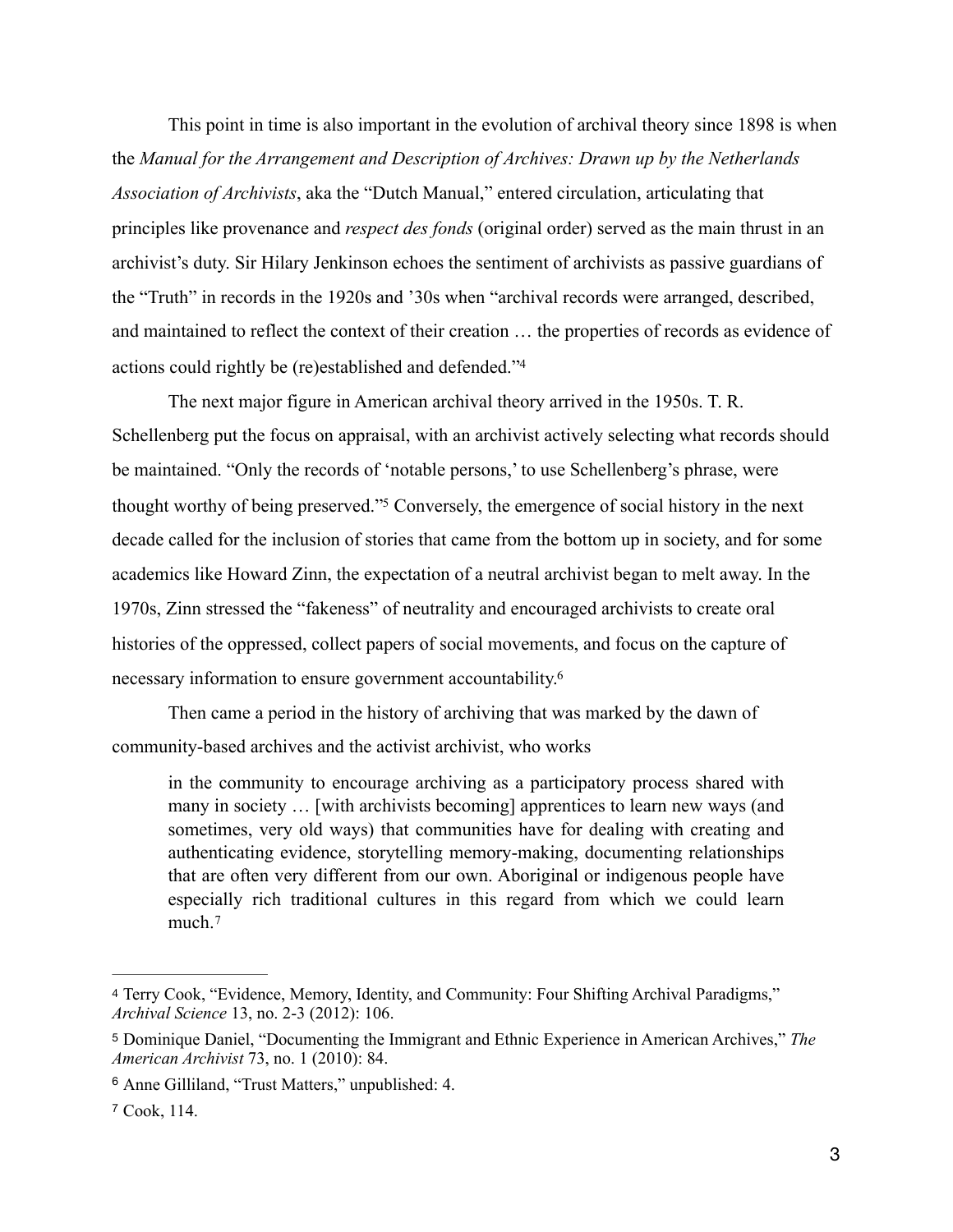The activist archivist is exemplified in the AFC's team of Judith Gray (also a member of the FCP team), Guha Shankar, Margaret Kruesi, and Kelly Revak, who, alongside Christen and Anderson, enabled Passamaquoddy tribal members to apply TK Labels to "identify and clarify community-specific access protocols associated with the materials and convey important information such as guidelines for proper use and responsible stewardship of cultural heritage materials,["](#page-3-0)<sup>[8](#page-3-0)</sup> as well as additional metadata that adds rich context and meaning to the description of the song in the Library of Congress' online finding aid [\(https://www.loc.gov/item/](https://www.loc.gov/item/2015655578/) [2015655578/](https://www.loc.gov/item/2015655578/)), which just celebrated its official launch on June 4, 2018. Beneath the audio file on the page, along the right-hand side, are the TK Labels. (See Image 1.)

<span id="page-3-2"></span> It is worth noting that the name for every label – in addition to the song title, "Mihqelsuwakonutomon," ("He/She tells memories of it") on the main online finding aid page – is listed in the Algonquian language spoken by the Passamaquoddy tribe. This illustrates the tribe's agency in ascribing meaning to the TK Labels and determining what symbols are assigned to this particular cultural artifact. It can also be seen as a means of the indigenous tribe to reclaim the song that has always belonged to them, although its media carrier has remained under the physical custodianship of the AFC.

<span id="page-3-3"></span> Now that a brief history of theory concerning an archivist's role and background on Ancestral Voices have been presented, it is necessary to attempt to define some of the key terms relevant to this case study in the context of this paper. First is 'community,' which is "any group ofpeople who come together and present themselves as such."<sup>[9](#page-3-1)</sup> Critics may posit that certain members could hold more sway than others in a community, and by only having a handful of members voice their opinions over those others is just further excluding them. Additionally, lumping all Passamaquoddy representatives under one collective heading ignores the multiplicity of characteristics that make each person unique, and every tribal member may consider himself/ herself to be a part of many different groups simultaneously within the one tribe. This is why it is necessary to keep the above definition of community extremely open and fluid, to avoid the

<span id="page-3-0"></span><https://www.loc.gov/collections/ancestral-voices/about-this-collection/rights-and-access/> [8](#page-3-2)

<span id="page-3-1"></span><sup>&</sup>lt;sup>[9](#page-3-3)</sup> Andrew Flinn, Mary Stevens, and Elizabeth Shepherd, "Whose Memories, Whose Archives? Independent Community Archives, Autonomy and the Mainstream," *Archival Science* 9 (2009): 75.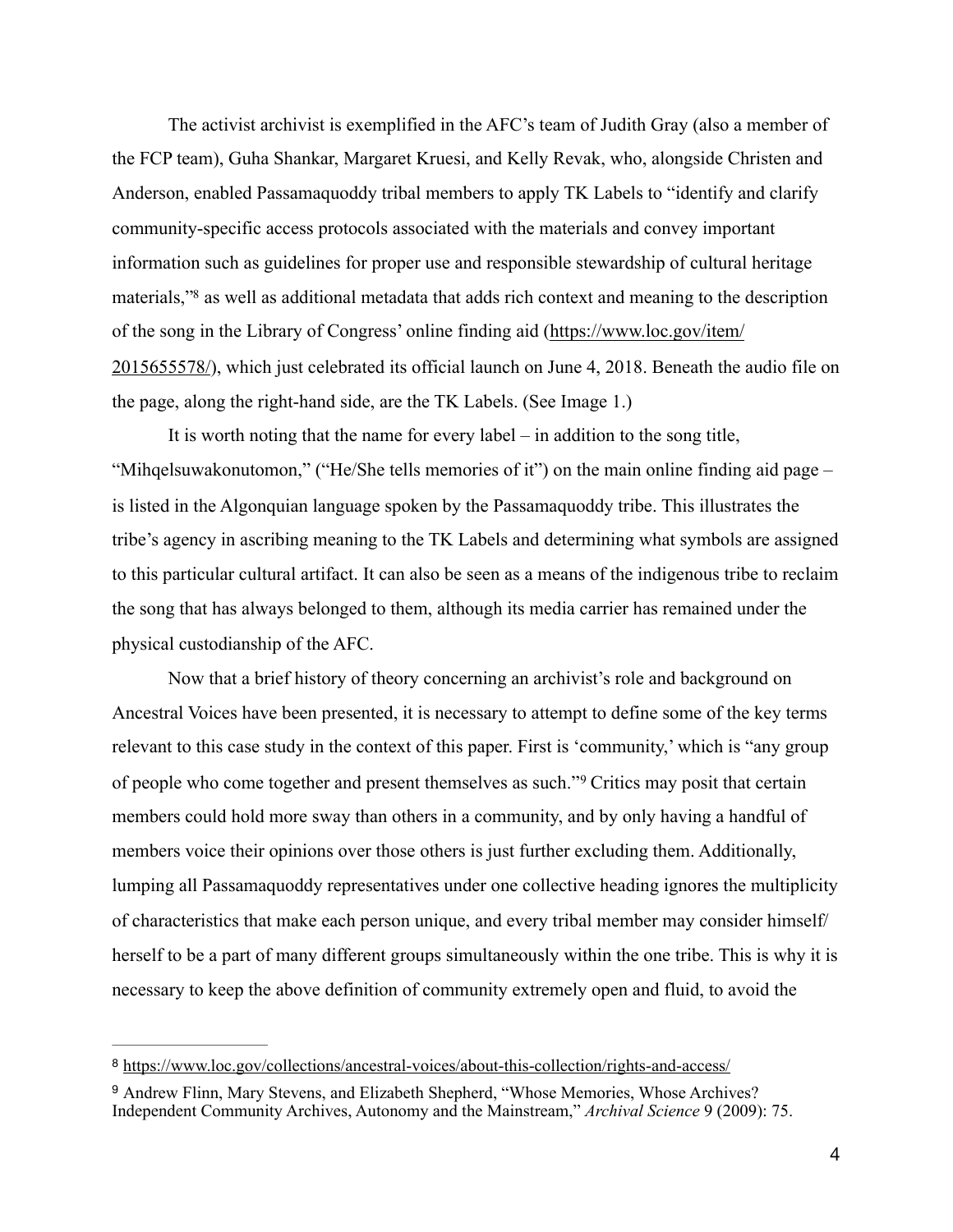<span id="page-4-3"></span>occurrence that some past participatory efforts may have experienced, where "inequalities, oppressive social hierarchies, and discrimination are often overlooked.["](#page-4-0) In making the term [10](#page-4-0) self-determined by the group, it accommodates all the intersecting identities that can possibly exist in one individual tribe member.

 In assigning meaning to 'collaboration' between a community and cultural memory institution, Ricky Punzalan, professor in the College of Information Studies at the University of Maryland, finds it helpful to turn to the Collaboration Continuum presented in an OCLC (Online Computer Library Center) report. This continuum of Contact, Cooperation, Coordination, and Collaboration leading ultimately to Convergence refers to partnerships between libraries, archives, and museums, but applied to this context, Convergence refers to "a state in which collaboration around a specific function or idea has become so extensive, engrained and assumed that it is no longer recognized by others as a collaborative undertaking. Instead, it has matured to the level of infrastructure and becomes ... a critical system."<sup>[11](#page-4-1)</sup> Not all collaborations lead to Convergence, but the seamless integration of mutual respect and equality of input between a community and institution is something to aspire to.

<span id="page-4-5"></span><span id="page-4-4"></span> Finally, 'description' is defined by the Society American Archivists as "the process of creating a finding aid or other access tools that allow individuals to browse a surrogate of the collectionto facilitate access."<sup>[12](#page-4-2)</sup> This is such an integral step for an archivist, especially for an audio archivist because, unlike a book, patrons cannot determine what is on a sound recording just by looking at the media in person or in an online online. Adequate metadata is essential since the ultimate end goal for any repository is for a patron to actually make use of materials in its collection. Insufficient description can result in underuse of materials, which can directly affect the institution's ability to obtain funding for any endeavors they hope to undertake in the future.

<span id="page-4-0"></span>[<sup>10</sup>](#page-4-3) Irene Guijt and Meera Kaul Shah, *The Myth of Community: Gender Issues in Participatory Development*, (New Delhi: Vistaar Publications, 1998): 7.

<span id="page-4-1"></span><sup>&</sup>lt;sup>11</sup> <https://www.oclc.org/content/dam/research/publications/library/2008/2008-05.pdf>

<span id="page-4-2"></span><sup>&</sup>lt;sup>12</sup> <https://www2.archivists.org/glossary/terms/d/description>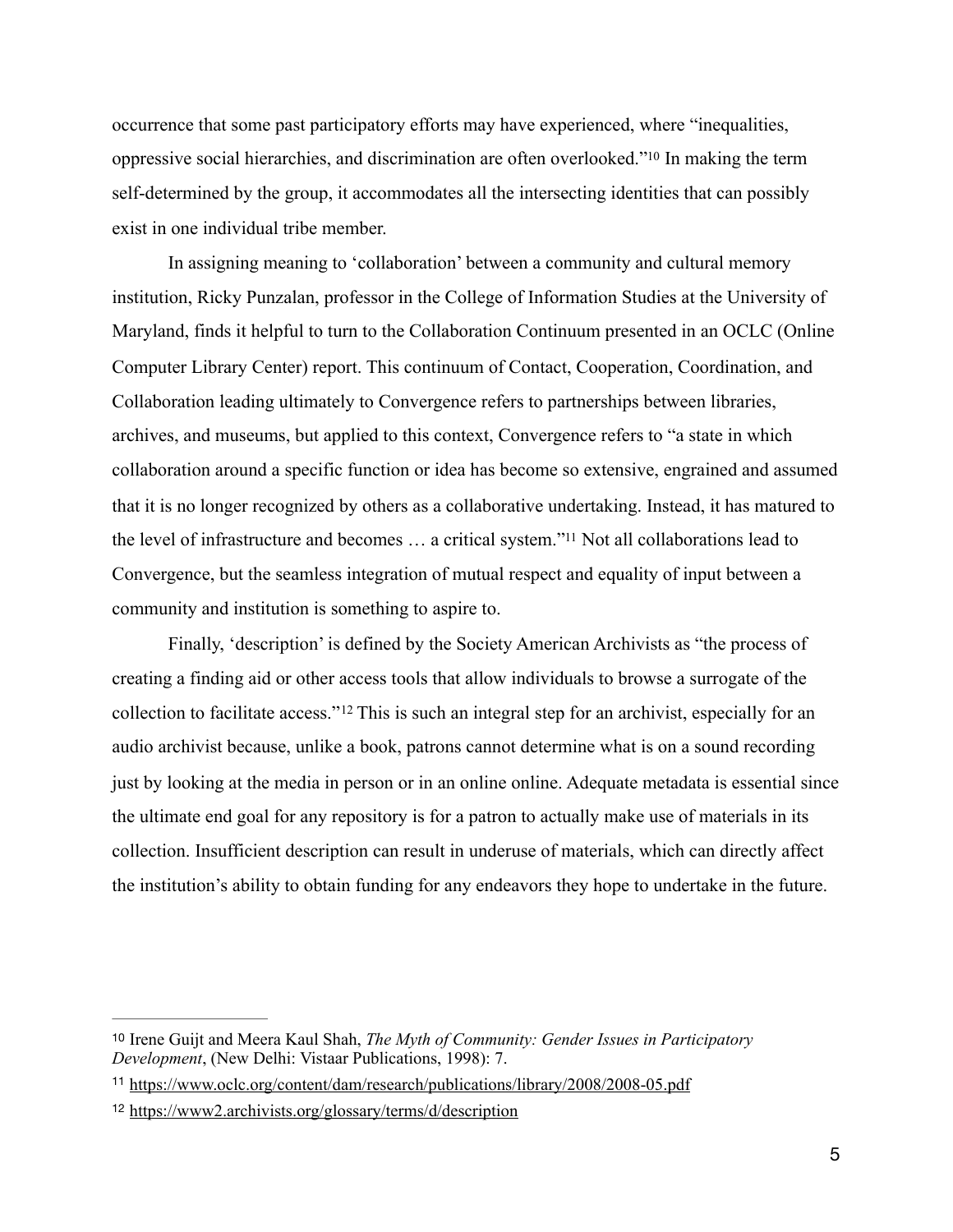The role of archives is "to keep materials until those particular moments in the lives of individuals or the histories of communities when they might use them to create a new future for themselves … [archival collections] are potentially the tools for peoples' self-determination."[13](#page-5-0)  This notion is carried through in work by Michelle Caswell in which she expands on Arjun Appadurai's notion of the imaginary and applies it to archival studies.

<span id="page-5-3"></span><span id="page-5-2"></span>The archival imaginary is the dynamic way in which communities creatively and collectively re-envision the future through archival interventions in representations of the shared past. Through the archival imaginary, the past becomes a lens to the future; the future is rooted in that which preceded it. … by uncovering previously untold, ignored, or misrepresented histories, communities can imagine and reimagine different trajectories for the future. … In collecting archival traces of struggle and rebellion, we forge new narratives of resistance and solidarity that feed the activism of the present and fundamentally alter our vision of what will be possible.[14](#page-5-1)

Members of the Passamaquoddy tribe are literally able to insert their own 'cultural narrative' into the song's description in the Notes section of the finding aid. It is of utmost importance to highlight the text because of the wealth of information it provides users that was previously missing from the LC finding aid, so the verbatim descriptions are below with discussion of each narrative directly after.

**Cultural narrative for "Mihqelsuwakonutomon pihce elonukkopon" (He/She remembers what happened long ago):** There were many 'war' songs that the Passamaquoddy sang, and this English title – war song – is inadequate and simplistic for understanding their independent complexity and diversity. There were songs in preparation for going to war, there were songs sung by those who were away at the battle and different songs for those still in the community thinking of those away. There were also songs for returning warriors, there were songs for loss and songs for honoring and remembering those warriors who were lost. There were also a range of spiritual and medicinal songs for warriors to help protect them at all stages of their journey. J. Walter Fewkes notes in his letters to Mary Hemenway in March 1890 that he recorded several war songs in his three days with the Passamaquoddy. All of these are different and because of their fragmentary nature (the wax cylinder could only record several minutes of much longer songs), it is difficult to understand them in relation to each other. In this

<span id="page-5-0"></span><sup>&</sup>lt;sup>[13](#page-5-2)</sup> Seeger, 100.

<span id="page-5-1"></span><sup>&</sup>lt;sup>[14](#page-5-3)</sup> Michelle Caswell, "Inventing New Archival Imaginaries: Theoretical Foundations for Identity-Based Community Archives," in *Identity Palimpsests: Archiving Ethnicity in the U.S. and Canada*, eds. Dominique Daniel and Amalia S. Levi (Sacramento: Litwin Books, 2014), 49-50.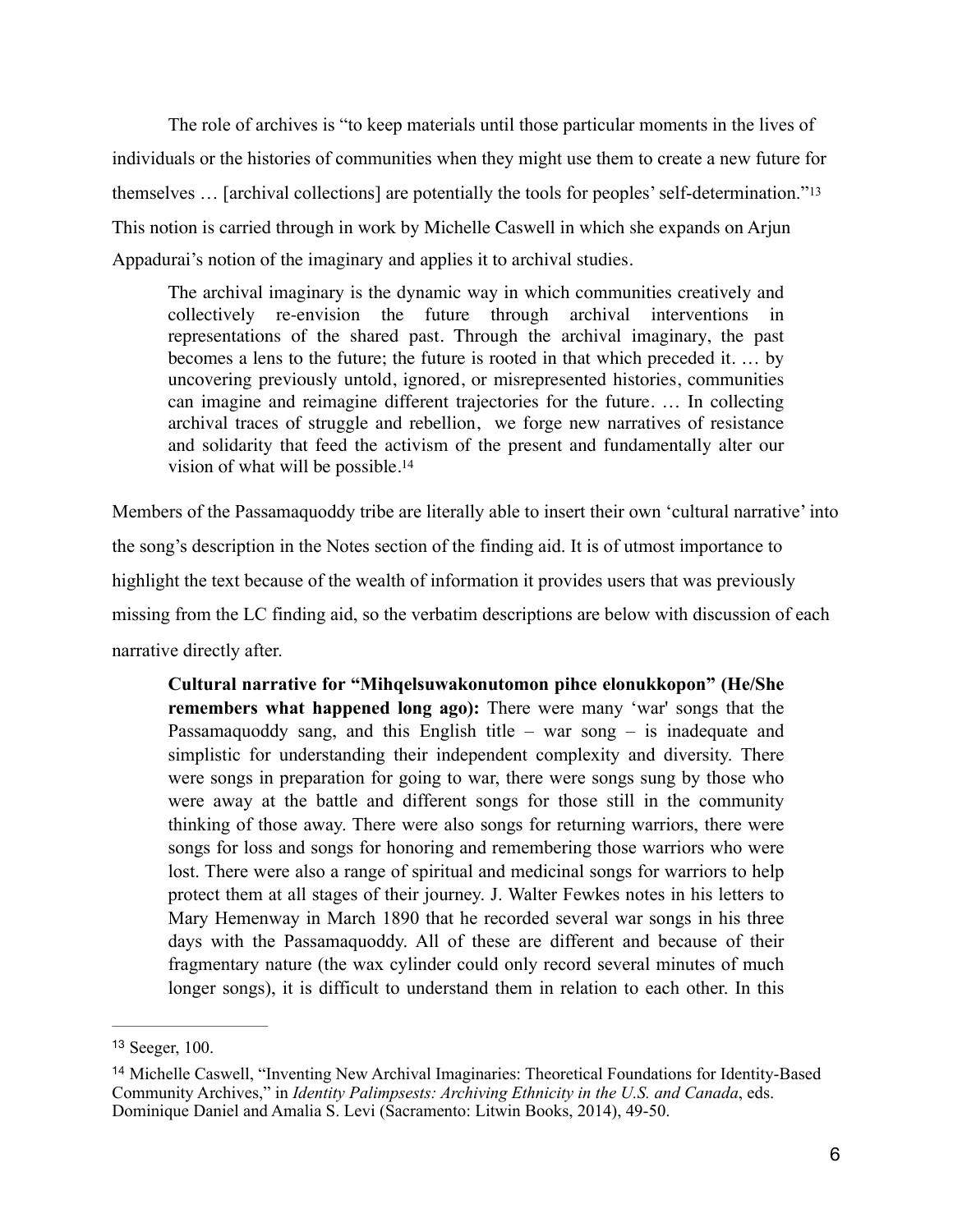song, Mihqelsuwakonutomon, a sadness can be heard and felt. This could mean that it was a mourning song for warriors who did not return from battle. This is translated into Passamaquoddy, Somakponossok etoli-ntakihtuwut (soldiers who are being mourned). This would be the kind of song sung on Veterans Day. Molly Neptune Parker also identified similarities in this song to contemporary Passamaquoddy funeral songs. Wayne Newell describes these songs as a "puzzle that we keep trying to put together by listening to them." All the war songs that Fewkes recorded in the 1890 trip have been identified as a whole series of songs and they have been given the name: Matonotuwi-lintuwakon which means generally 'war songs.'[15](#page-6-0)

<span id="page-6-2"></span>**Cultural narrative for "Esunomawotultine:"** Esunomawotultine is the Passamaquoddy name for song 2 on Fewkes' cylinder 17 (Cylinder 4260; AFC 1972/003: SR29). Esunomawotultine means "let's trade." It was sung on the cylinder by Peter Selmore, who also provided the cultural narrative. This narrative is found in Fewkes' Calais field notebook and was published in the *Journal of American Folklore*, 1890. The song and dance is common to Passamaquoddy, Maliseet and Mi'kmaq communities. According to Nicholas Smith, the Wabanaki had at least three different types of trading dances. "The important gift-giving trait was an element in two of them. One was the trading dance of the ceremonial prelude to the actual trading at the fur trading posts. I have called another the hunter's trading dance...The third was the misunderstood peddler dance, a dance song in which the Indian satirizes the peddler as a highly motivated businessman. They despise greedy traders. The Peddler was apparently ignorant of the importance of the gift-giving role in Indian culture." (Smith 1996) According to Smith, who interviewed Maliseet (Peter and Minnie Paul of New Brunswick) and Passamaquoddy (Sabattus Tomer of Peter Dana Point) elders about the various trading dances, the peddler dance cannot be considered a trading dance song, but it added humor at social gatherings[.16](#page-6-1)

<span id="page-6-3"></span> In these cultural narratives, community members are able to rectify and/or previously inadequate or missing metadata, like the initial English song title, which failed to convey the intended use for the song within the Passamaquoddy tribe. The elders' comments reveal the fact that there exist multiple layers of meaning in just this one song. Each tribal representative is named alongside the specific comments they wished to be included in the finding aid. This serves as reminder that, in the act of describing, they are taking control of their agency as the knowledge-bearers of "Mihqelsuwakonutomon"'s place in Passamaquoddy culture. Their

<span id="page-6-0"></span><sup>15</sup> <https://www.loc.gov/item/2015655578/>

<span id="page-6-1"></span> $16$  Ibid.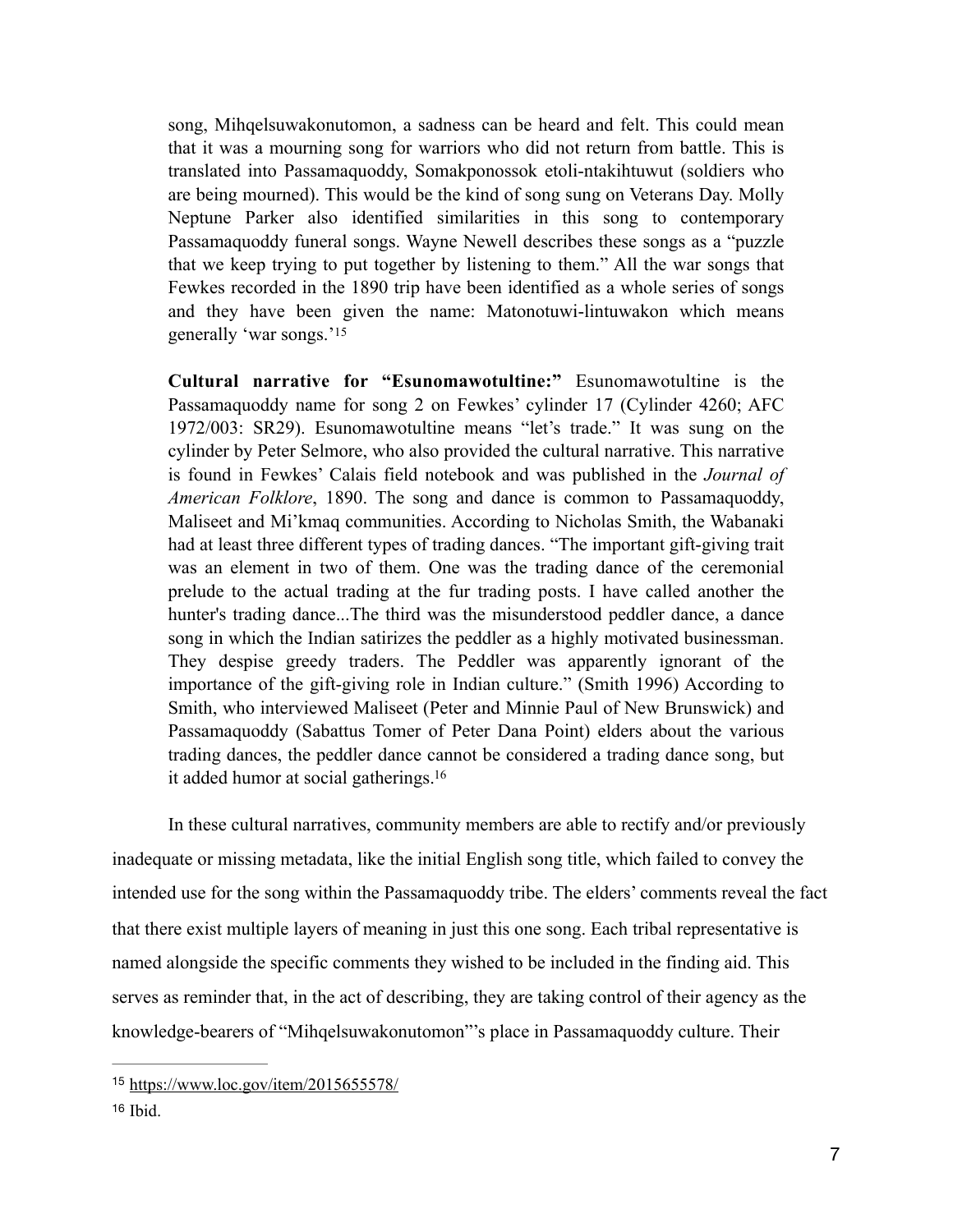comments are valuable insights that only members of the tribe could provide. (Note: Mary Hemenway, who is mentioned in the first cultural narrative, was Fewkes' patron.)

 As shown in these insightful passages contributed by Passamaquoddy elders, Ancestral Voices goes beyond other participatory efforts that merely invite community members to contribute to an item's description via online tagging or via comments left in a box on their website. Initiatives such as those "fail to account for important cultural differences in the understandings around how information circulates within communities.["17](#page-7-0) In this revamped finding aid is proof that "involving community members in archival arrangement and description could help acknowledge and preserve context and embedded knowledge architectures."[18](#page-7-1)

<span id="page-7-5"></span><span id="page-7-4"></span><span id="page-7-3"></span>Empowerment, however, "is more than inviting people to partake in needs assessment or a decision-making process. Offering the marginalized opportunities for consultation, without following this through with analysis about causes of oppression and feasible action to redress the causes,is unlikely to be empowering."<sup>[19](#page-7-2)</sup> This would constitute a legitimate criticism of Ancestral Voices, but as mentioned previous, the pilot project of the "Mihqelsuwakonutomon" finding aid just officially launched last week. Moving forward, it would be ideal if the AFC, Local Contexts, and Mukurtu offered Passamaquoddy members (and other tribes they might work with in the future) forums for discussion and possibly even workshops on community archiving.

 It would be interesting to see if there could be some type of collaboration between Ancestral Voices and other successful initiatives for such workshops. Examples of other projects include the Plateau Peoples' Web Portal, a collaboration between several indigenous groups (the Spokane Tribe of Indians, the Confederated Tribes of the Colville Reservation, the Confederated Tribes of the Umatilla Indian Reservation, the Coeur d'Alene Tribe of Indians, the Confederated Tribes of Warm Springs, the Confederated Tribes and Bands of the Yakama Nation, The Confederated Salish and Kootenai Tribes of the Flathead Reservation, the Nez Perce Tribe) and the Center for Digital Scholarship and Curation and Native American Programs at Washington

<span id="page-7-0"></span>[<sup>17</sup>](#page-7-3) Katherine Becvar and Ramesh Srinivasan, "Indigenous Knowledge and Culturally Responsive Methods in Information Research," *Library Quarterly* 79, no. 4 (2009): 4.

<span id="page-7-1"></span><sup>&</sup>lt;sup>[18](#page-7-4)</sup> Katie Shilton and Ramesh Srinivasan, "Participatory Appraisal and Arrangement for Multicultural Archival Collections," *Archivaria* 63 (2007): 95.

<span id="page-7-2"></span><sup>&</sup>lt;sup>[19](#page-7-5)</sup> Guijt and Shah, 11.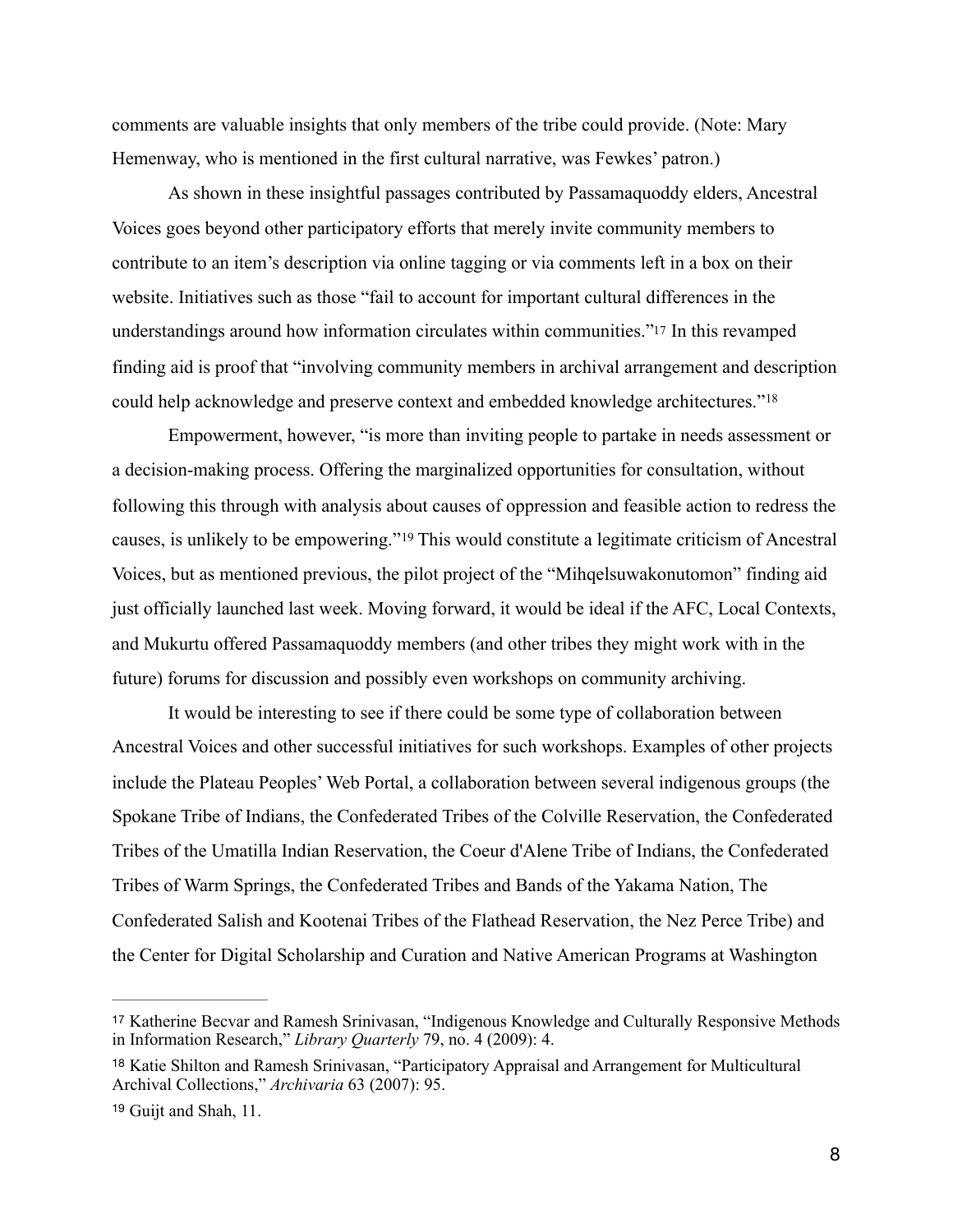State University for the tribal representatives to curate materials in the Portal themselves. There is also the Us Mob series and site, the *Raven Tales: How Raven Stole the Sun* digital animation story, and the Igloolik Isuma media production group, who released the *Atanarjuat: The Fast Runner* feature film.

Some may argue that calling a process a collaboration does not automatically make it a liberation of the previously marginalized voices. Mainstream cultural institutions may ask a community for consultation to help with arrangement, description, and classification, but does this act serve to legitimize them as the ones in power, the keeper of the artifacts, and rule-maker over the entire endeavor? In Robin Boast's discussion of the contact zone concept, previously introduced by Mary Louise Pratt and extrapolated on by James Clifford, contact zones have resulted in a "*clinical collaboration*, a *consultation* that is designed from the outset to appropriate the resources necessary for the academy and to be silent about those that were not *necessary*,"<sup>20</sup>while their actual goal is to decentralize some of the institution's control within the community to create "a space where disparate cultures or communities encounter one another while recognizing past and present asymmetries of power and voice."[21](#page-8-1)

<span id="page-8-5"></span><span id="page-8-4"></span><span id="page-8-3"></span> The contact zone can be where the fluid meaning of community can further come into play, as individual tribe members express the intersecting aspects of identity within themselves in multiple ways and in different moments. When community members employ such a tactic, it is referred to by Srinivasan as code switching[.22](#page-8-2) Each Passamaquoddy representative brings their own notion of what it means to be a part of this tribal community, as well as their individual set of values and notions of what "Mihqelsuwakonutomon" means in their own life, to the collaboration. As every person voices his/her opinion, it adds depth to the description of the song.

 In her observation of Aboriginal landowners sharing their firing strategies with environmental scientists, Helen Verran recognizes moments such as these as postcolonial, "where

<span id="page-8-0"></span>[<sup>20</sup>](#page-8-3) Robin Boast, "Neocolonial Collaboration: Museum as Contact Zone Revisited," *Museum Anthropology* 34, no. 1 (2011): 66.

<span id="page-8-1"></span>Ramesh Srinivasan, *Whose Global Village? Rethinking How Technology Shapes Our World* (New York: [21](#page-8-4) New York University Press, 2017), 163.

<span id="page-8-2"></span><sup>&</sup>lt;sup>[22](#page-8-5)</sup> Ibid, 164.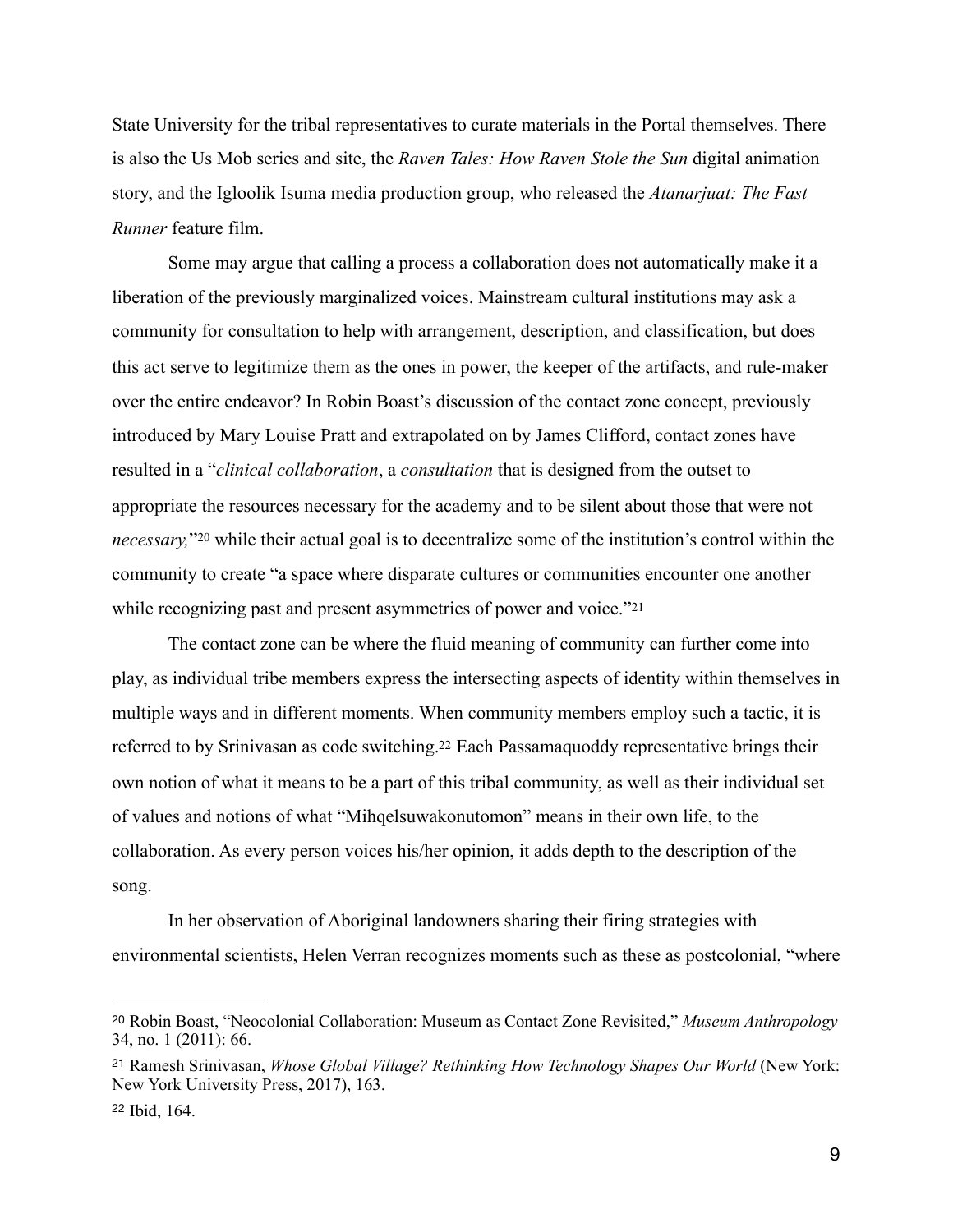<span id="page-9-2"></span>disparate knowledge traditions abut and abrade, enmeshed, indeed often stuck fast, in power relations characteristic of colonizing, where sciences usually line up on the side of the rich and powerful. Postcolonial moments interrupt those power relations, redistributing authority in hope oftransformed contexts for the exercise of power."<sup>[23](#page-9-0)</sup> Ancestral Voices offers a postcolonial moment where the Passamaquoddy representatives are able to take position as authorities over their cultural heritage.

<span id="page-9-3"></span> The project "seeks to mutually benefit both tribal members and the Library of Congress in these areas: a) digital preservation of an essential element of American and Native American heritage; b) repatriation, in digital form, of this heritage to Native American nations; c) collaboration of the Library with tribal communities in respectful presentation of this heritage; d) setting standards for future technical innovation and collaboration."[24](#page-9-1) The LC mentions the preservation reformatting of the original sound recordings, and it is important to remember the fragility of formats like the cylinders that Fewkes captured the Passamaquoddy on in 1890. Also, these recordings are the oldest ethnographic field recordings known to survive anywhere. Irreplaceable recordings of moments such as these, that preserve cultural experiences on legacy carriers such as cylinders, lacquer discs, or open-reel tapes, are likely to vanish or be dramatically altered by mold or temperature/humidity issues (sticky-shed syndrome, acidic exudation) in the near future if they aren't properly preserved through projects like Ancestral Voices.

 With preservation efforts also arises the need for adequate description and cataloging to ensure optimal access to the items is enabled. Hence, the essential need for communityinstitution collaboration in describing sound recordings. To illustrate, see the MARC (MAchine-Readable Cataloging) record for the LC finding aid (Image 2), with proposed alterations to be made by the Passamaquoddy representatives as displayed by Christen, Anderson, and Shankar in a presentation, "Wax Works in the Age of Digital Reproduction: The Futures of Sharing Native/

<span id="page-9-0"></span><sup>&</sup>lt;sup>[23](#page-9-2)</sup> Helen Verran, "A Postcolonial Moment in Science Studies: Alternative Firing Regimes of Environmental Scientists and Aboriginal Landowners," *Social Studies of Science* 35, no. 5-6 (2002): 730.

<span id="page-9-1"></span><https://www.loc.gov/collections/ancestral-voices/about-this-collection> [24](#page-9-3)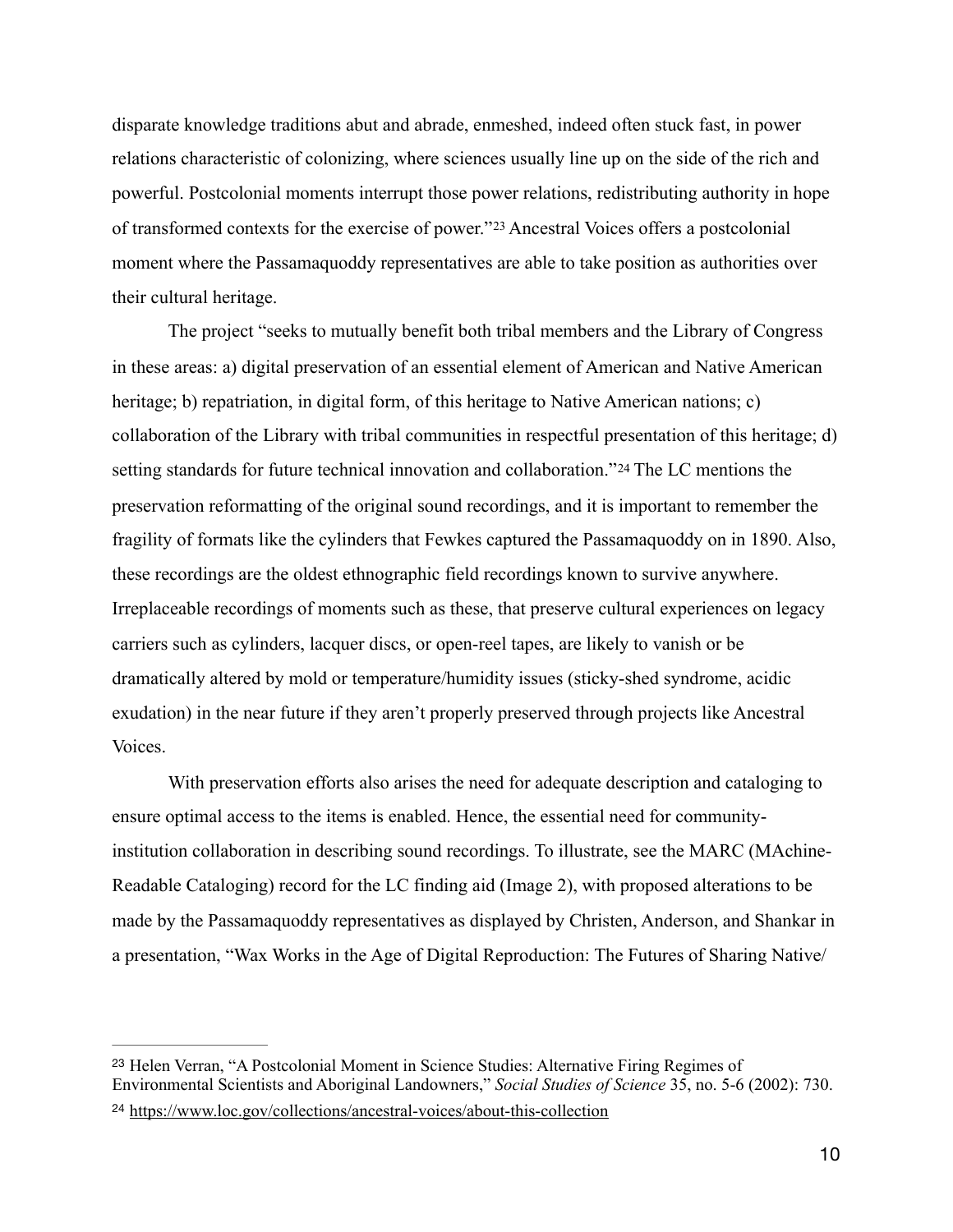First Nations Cultural Heritage" [\(http://schd.ws/hosted\\_files/dplafest2016/2c/](http://schd.ws/hosted_files/dplafest2016/2c/WaxWorks_Mukurtu_LocalContexts.pdf) WaxWorks Mukurtu LocalContexts.pdf), at the 2016 DPLAfest.

 Another component that is mandatory for successful collaboration is trust between the community and cultural memory institution. "Having researchers [archivists, partners, etc.] which the participants in the study know personally, or can relate to because of a shared cultural identity, counts for a great deal in a community with a conflicted and problematic historical relationship with outside researchers."[25](#page-10-0) The AFC's partners in the Ancestral Voices project, Local Contexts and Mukurtu, have a proven track record with indigenous communities like the Passamaquoddy.

<span id="page-10-3"></span><span id="page-10-2"></span> Anderson and Christen developed the Local Contexts platform in six years ago "to address specific Native and First Nation concerns about access, ownership, and control of collections.["](#page-10-1) <sup>[26](#page-10-1)</sup> They are currently testing and implementing TK Labels with over sixteen communities and more than ten cultural institutions and universities. There exist seventeen different TK Labels, and each label is meant to be customized by the community to address a multitude of different situations. The TK labels are:

- Attribution, which tells users that sources, custodians, and owners have been wrongly attributed or missing and asks future users to help apply correct attribution.
- Community Use Only materials are usually not circulated beyond the family, clan, or community.
- Non-Commercial materials should not be used to derive economic benefits or as a commodity for purchase.
- Men Restricted highly sensitive, gendered knowledge with restrictions of access and use based on customary law.
- Family alerts outside users that the material is usually only shared between family members.
- Seasonal materials should only be used and heard at particular times of the year and/or the land and environment where they were derived from influences and impacts their meaning and significance.

<span id="page-10-0"></span><sup>&</sup>lt;sup>[25](#page-10-2)</sup> Becvar and Srinivasan, 24.

<span id="page-10-1"></span><sup>&</sup>lt;sup>[26](#page-10-3)</sup> http://localcontexts.mukurtu.org/wp-content/uploads/2016/12/Local-Contexts-Background-Brief.pdf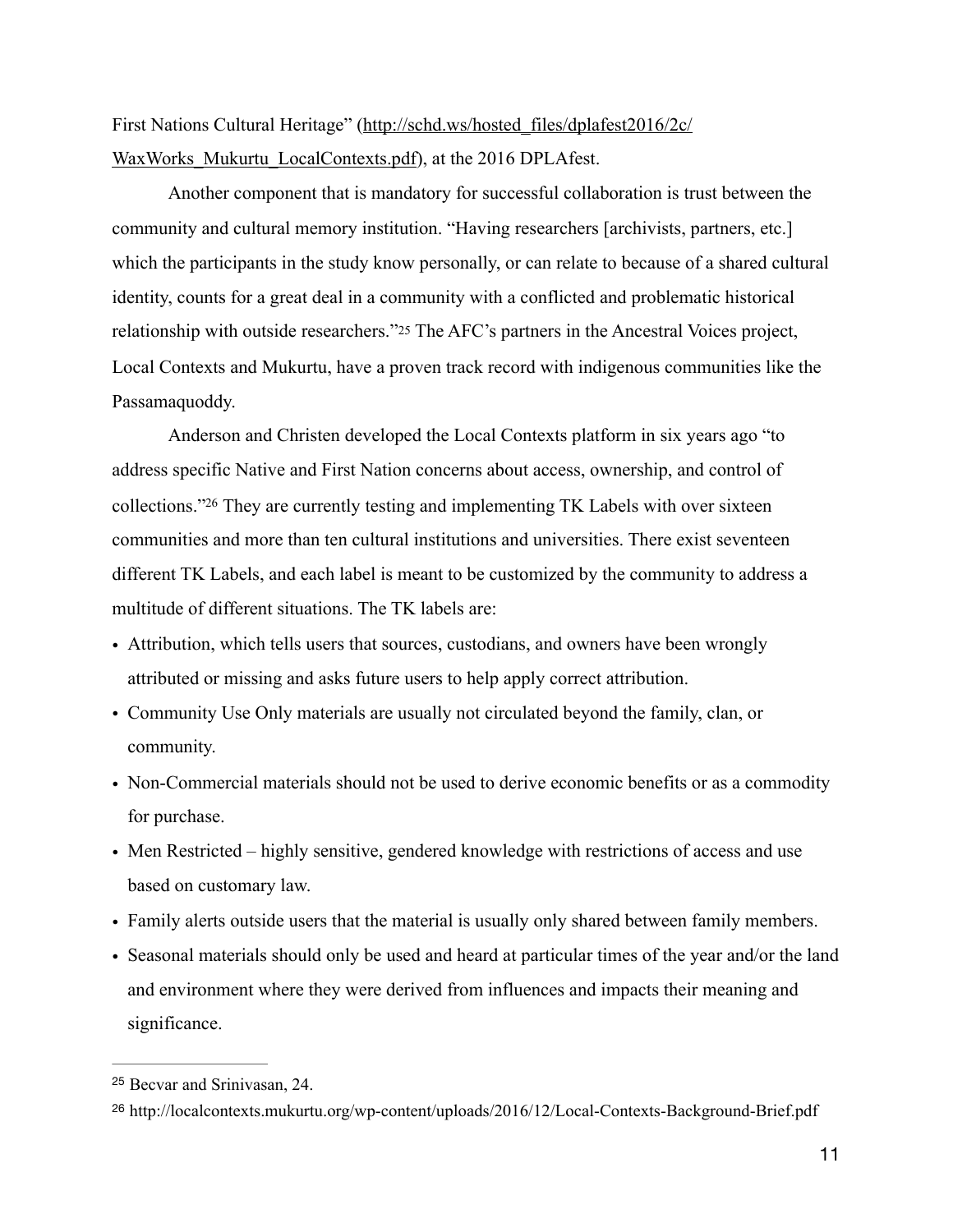- Verified tells users that the community is satisfied with how materials are being represented online or offline.
- Outreach materials are for use in educational activities outside the community.
- Culturally Sensitive materials have special sensitives around them.
- Non-Verified materials have not been appropriately vetted by the community, have mistakes, omissions, derogatory language, lack of informed consent, or its process of creation was through dishonest research which did not follow proper protocols.
- Community Voice encourages the sharing of knowledge, stories, and experiences by all community members (usually utilized in a community-based archive).
- Commercial materials can be used for future economic benefit.
- Men General should only be shared between men in the community.
- Women Restricted highly sensitive, gendered knowledge with restrictions of access and use based on customary law.
- Secret/Sacred items are special, requiring respectful and careful treatment.
- Women General should only be shared between women in the community.
- Multiple Communities indicates several communities maintain responsibilities of custodianship and/or ownership over the material, but neither has explicit control (rights and responsibilities for use are spread across the communities through existing protocols and relationships).

 TK Labels can correct or fill in missing performer attributions or provenance details, and tribal communities are able to apply them to digital materials like audio recordings, images, and documents in the Mukurtu CMS. Developed by Christen, Craig Dietrich, and Warumungu community members in 2007, Mukurtu is an open-source access platform where indigenous communities can share metadata on cultural materials using their own protocols, like TK Labels. 'Mukurtu' is the "Warumungu word for 'dilly bag' or safe-keeping place for sacred materials,"[27](#page-11-0) which is an apt name for the system.

<span id="page-11-1"></span> Initiatives like Local Contexts and Mukurtu encourage archivists to embrace what it means to be an activist archivist, and partnering with these programs allows for projects like

<span id="page-11-0"></span><http://mukurtu.org/about/> [27](#page-11-1)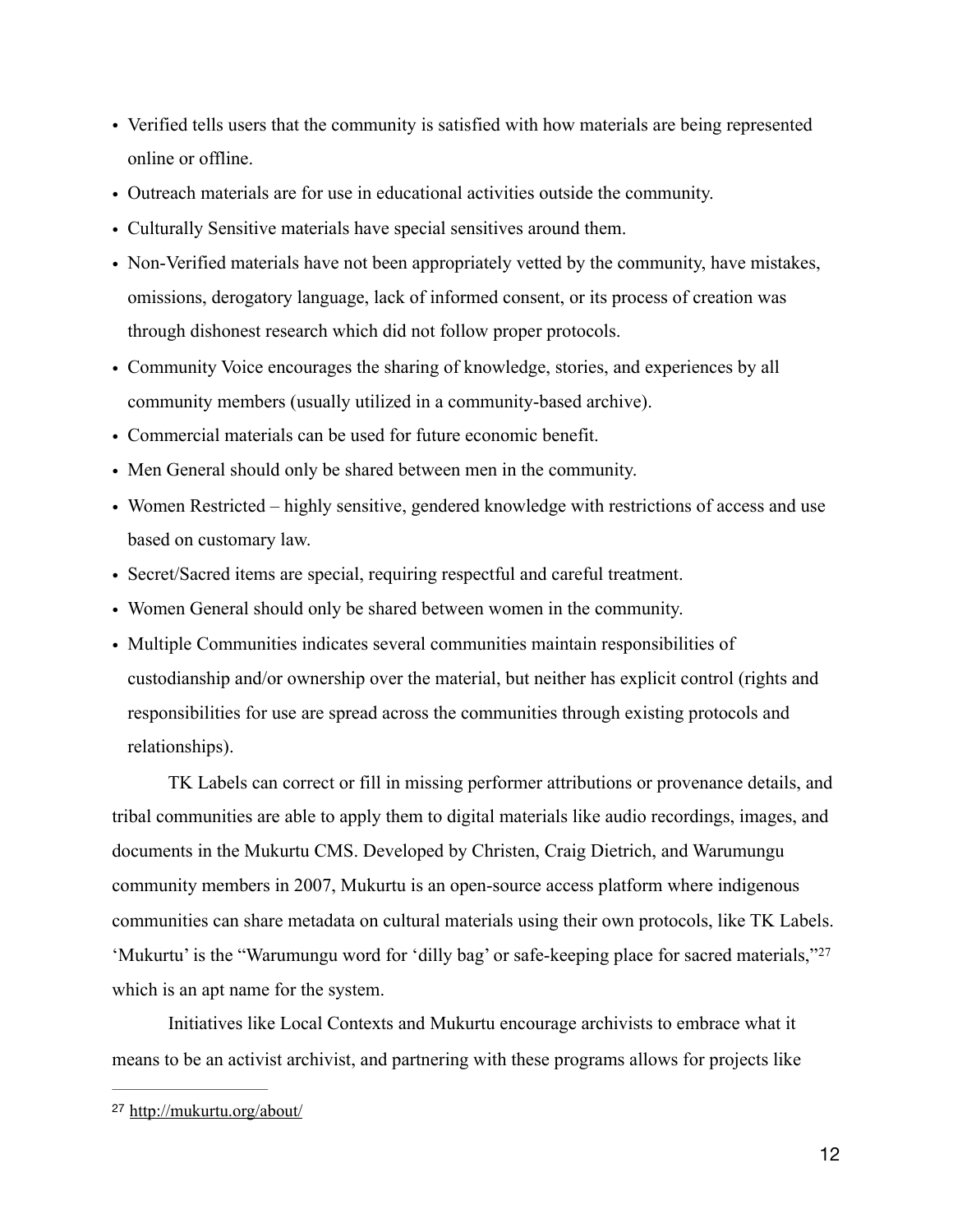Ancestral Voices. With the successful launch of this pilot project, the AFC has expressed hopes to expand Ancestral Voices to include other tribal groups and recordings in the future on the project's About page on the LC website. As such, it is necessary to remind archivists of their "moralobligation to step up and actively transform their practices"<sup>[28](#page-12-0)</sup> and that

<span id="page-12-3"></span><span id="page-12-2"></span>Envisioning liberatory archival imaginaries will require us, as archivists, to be inventive. It will demand that we let go of some of our professional authority even as it underscores our commitment to the archival endeavor. It will ask us to interrogate many of the assumptions of mainstream Western archival practice in light of community-specific, culturally appropriate, political goals. It will challenge us to continually question our categories, motivations, and assumptions, rethink the boundaries of our archives and our communities, and own up to the ways in which power is implicated in our practices.<sup>[29](#page-12-1)</sup>

Collaborations between mainstream institutions and communities to describe sound recordings adequately is imperative if researchers are to successfully locate the materials in repositories and if indigenous communities like the Passamaquoddy want future generations of their tribe to be able to form a connection with their cultural heritage through the recordings. Archivists are responsible for protecting the material and making it as easy to find as possible, so when researchers and tribe members seek out the materials, they will be waiting.

<span id="page-12-0"></span> $28$  Gilliland, 3.

<span id="page-12-1"></span><sup>&</sup>lt;sup>[29](#page-12-3)</sup> Caswell, 51.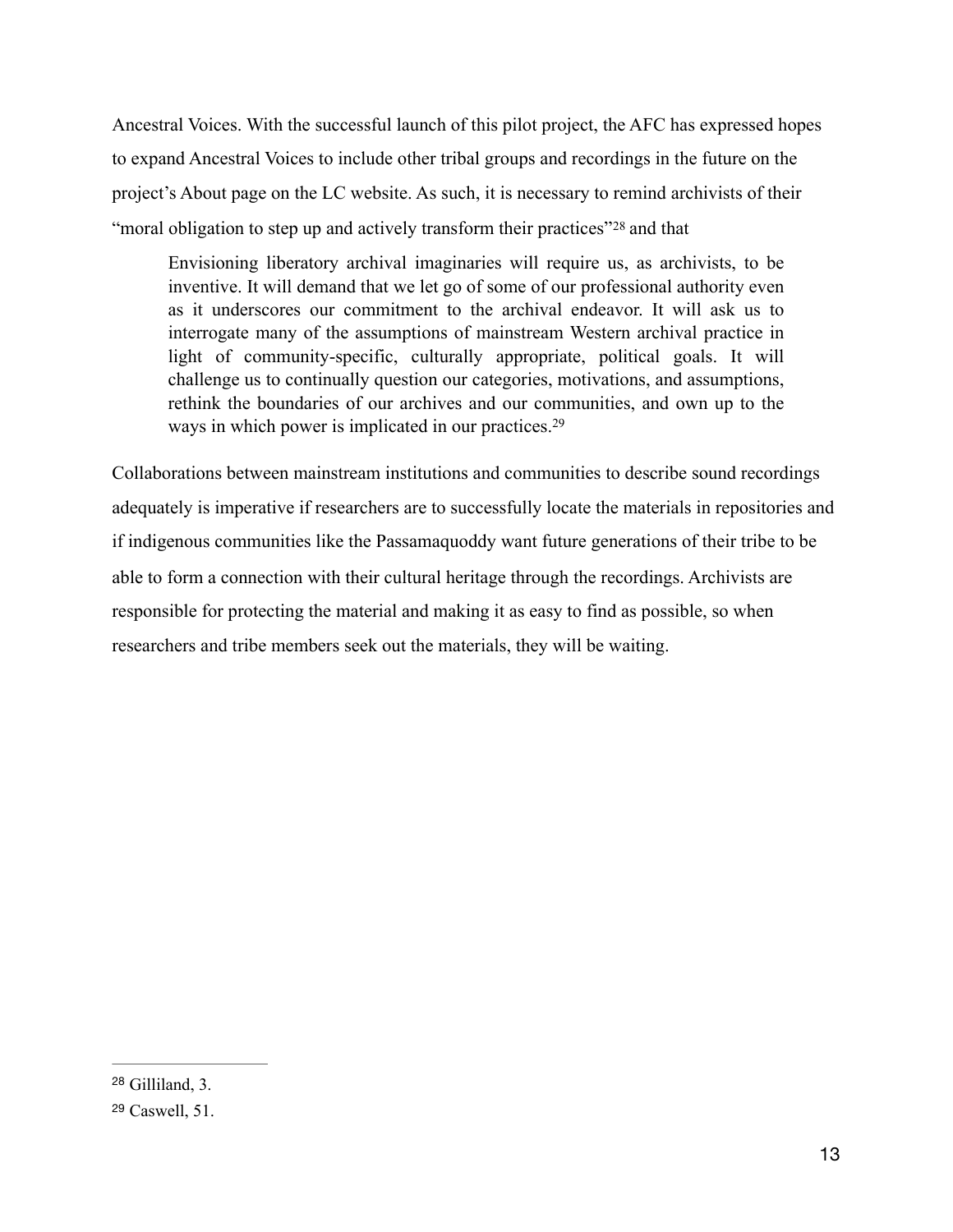## Image 1

| Traditional Knowledge Label: Attribution - Elihtasik (How it is done).<br>When using anything that has this Label, please use the correct attribution. This may include individual Passamaquoddy names, it<br>may include Passamaquoddy as the correct cultural affiliation or it may include Passamaquoddy Tribe as the tribal designation.                                                                                                                                                                         |
|----------------------------------------------------------------------------------------------------------------------------------------------------------------------------------------------------------------------------------------------------------------------------------------------------------------------------------------------------------------------------------------------------------------------------------------------------------------------------------------------------------------------|
| Traditional Knowledge Label: Outreach - Ekehkimkewey (Educational).<br>Certain material has been identified by Passamaquoddy tribal members and can be used and shared for educational purposes.<br>Ekehkimkewey means 'educational'. The Passamaquoddy Tribe is a present day community that retains cultural authority over its<br>heritage. This Label is being used to teach and share cultural knowledge and histories, and to raise greater awareness and<br>respect for Passamaquoddy culture and worldviews. |
| Traditional Knowledge Label: Non-Commercial - Ma yut monuwasiw (This is not sold).<br>This material should not be used for commercial purposes, including ways that derive profit from sale or production for non-<br>Passamaquoddy people. In Passamaquoddy, Ma yut monuwasiw means 'this is not to be purchased'.                                                                                                                                                                                                  |

<https://www.loc.gov/collections/ancestral-voices/about-this-collection/rights-and-access/>

## Image 2

| 906 |                |                | #a 0 #b ibc #c orignew #d u #e ncip #f 20 #g y-folklife                                                 |
|-----|----------------|----------------|---------------------------------------------------------------------------------------------------------|
| 955 |                |                | ±a mkru 2016-02-24                                                                                      |
| 033 | $0 -$          | $\Omega$       | ta 18900317                                                                                             |
| 010 |                |                | # 2015655550 [scan borcode LCCN]                                                                        |
| 040 |                |                | ta DLC tc DLC te dacs                                                                                   |
| 043 |                |                | $tan$ -us-me                                                                                            |
| 090 |                |                | ‡a Cylinder 4233                                                                                        |
| 090 |                |                | ‡a AFS 14737: A5                                                                                        |
| 090 |                |                | ‡a RKF 1724 [supply MAVIS shelflist number]                                                             |
| 090 |                |                | ta AFC 1972/003 SR02                                                                                    |
| 245 | $\overline{0}$ | $\overline{0}$ | $\pm a$ Story of the fisher and the sable, $\pm n$ part 4 $\pm h$ [sound recording] / $\pm c$ spoken by |
|     |                |                | Peter Selmore.                                                                                          |
| 246 | 1              |                | ‡a Alternate title in Passamaquoddy [supplied by Passamaquoddy, if desired]                             |
|     |                |                |                                                                                                         |
| 246 | 1              |                | ta Alternate title in English [supplied by Passamaguoddy, if desired]                                   |
| 260 |                |                | <b>‡c 1890.</b>                                                                                         |
| 300 |                |                | ‡a 1 sound cylinder (2:33 min.); ‡c 4 in. [supply duration from digital sound file]                     |
| 518 |                |                | ‡a Recorded in Calais, Maine on March 17, 1890 by Jesse Walter Fewkes.                                  |
| 505 | $\overline{2}$ |                | ‡a Contents note, in English and/or Passamaquoddy [optional, supplied by                                |
|     |                |                | Passamaquoddy community if desired, this would be a full or partial translation of                      |
|     |                |                | the contents, or a summary or log, in either or both languages]                                         |
| 500 |                |                | ta [Optional notes from David A. Francis collection]                                                    |
| 533 |                |                | ta Digital preservation copy from original cylinder on Archeophone #27, to Library                      |
|     |                |                | of Congress, ‡d 2015 October 23. ‡e 85.57 Mbytes BWF.                                                   |
| 500 |                |                | ‡a Engineer notes: Cylinder appears to have been shortened.                                             |